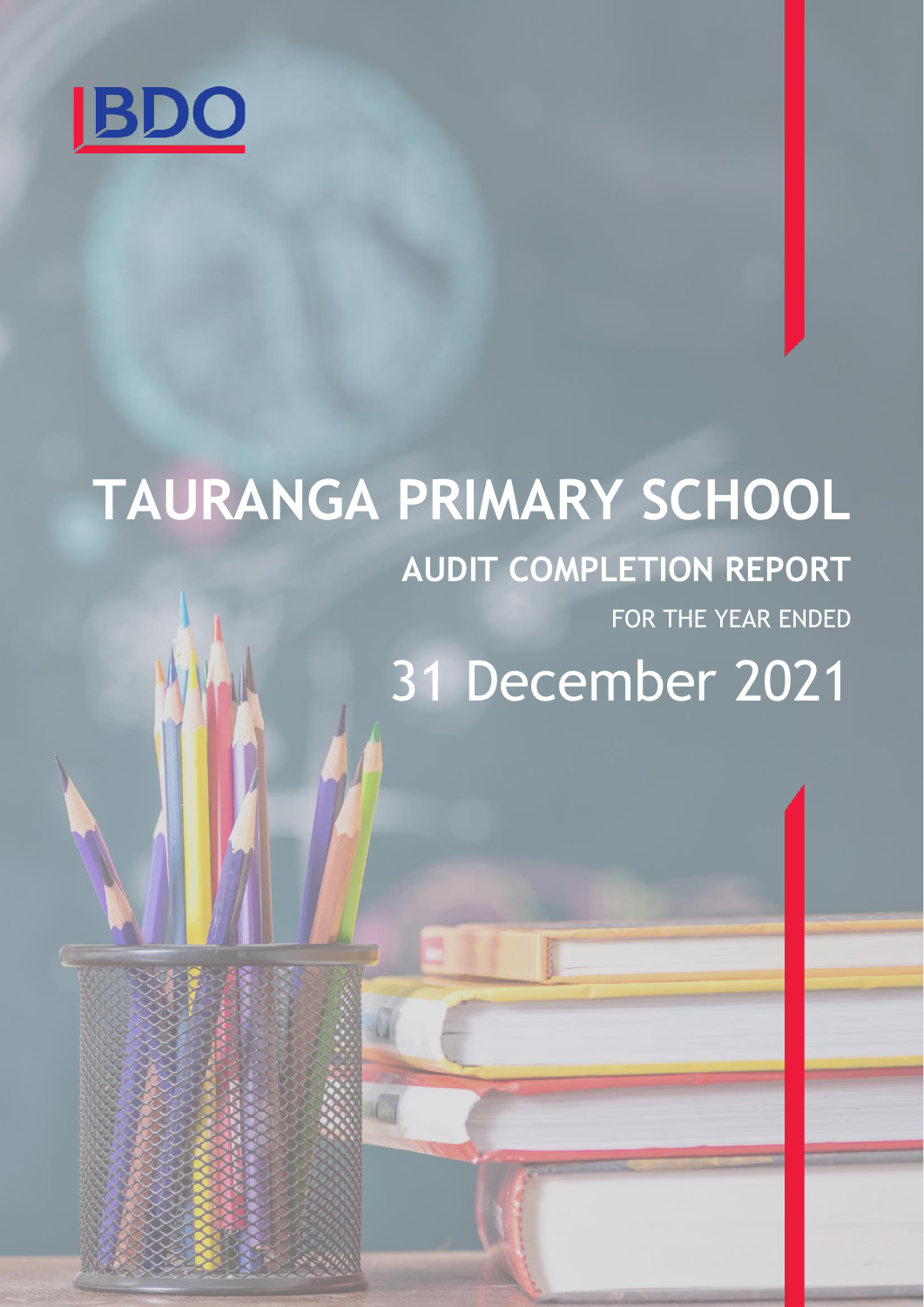

27 May 2022

Aaron Moores Chairperson Tauranga Primary School 31 Fifth Avenue Tauranga South Tauranga 3110

cc: Fiona Hawes Principal

Dear Board Members

We have pleasure in presenting our Audit Completion Report for our audit of Tauranga Primary School's financial statements for the year ended 31 December 2021.

We would like to emphasise that our audit work involves the review of only those systems and controls in your organisation upon which we rely on for audit purposes. Our examination may not have identified, and should not be relied upon to identify, all control weaknesses that may exist.

We take this opportunity to express our appreciation for the assistance and co-operation provided by the School's staff during the audit. We have received full and frank cooperation. There is nothing we wish to raise solely with the Board.

Yours faithfully, **BDO Tauranga**

 $0<sup>1</sup>$ 

**Fraser Lellman Partner** Audit & Assurance Services

Email: Fraser.Lellman@bdo.co.nz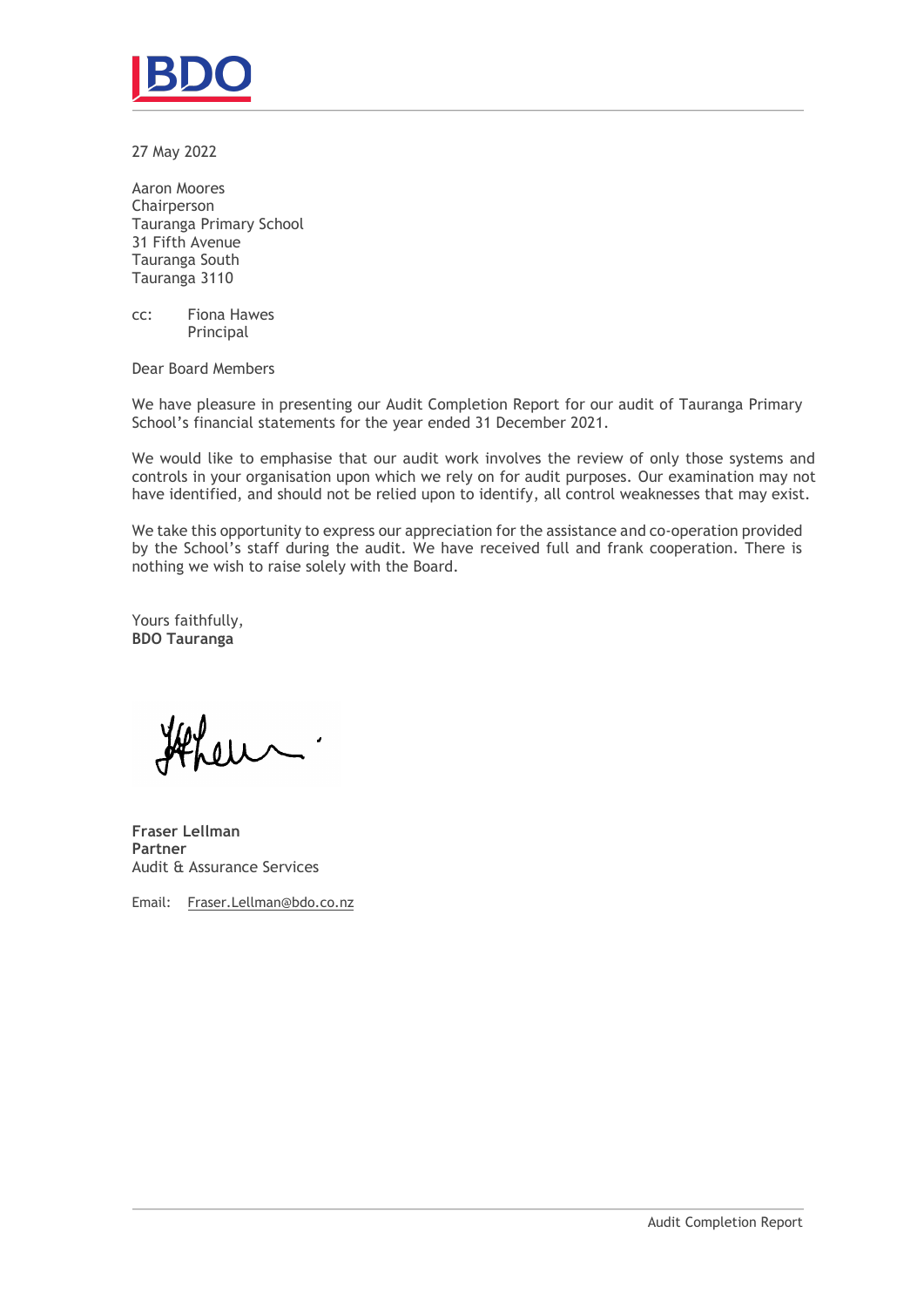## **TABLE OF CONTENTS**

|  | 2. KEY FINANCIAL STATEMENT AUDIT RISKS AND AREAS OF AUDIT EMPHASIS 3 |  |
|--|----------------------------------------------------------------------|--|
|  |                                                                      |  |
|  |                                                                      |  |
|  |                                                                      |  |
|  |                                                                      |  |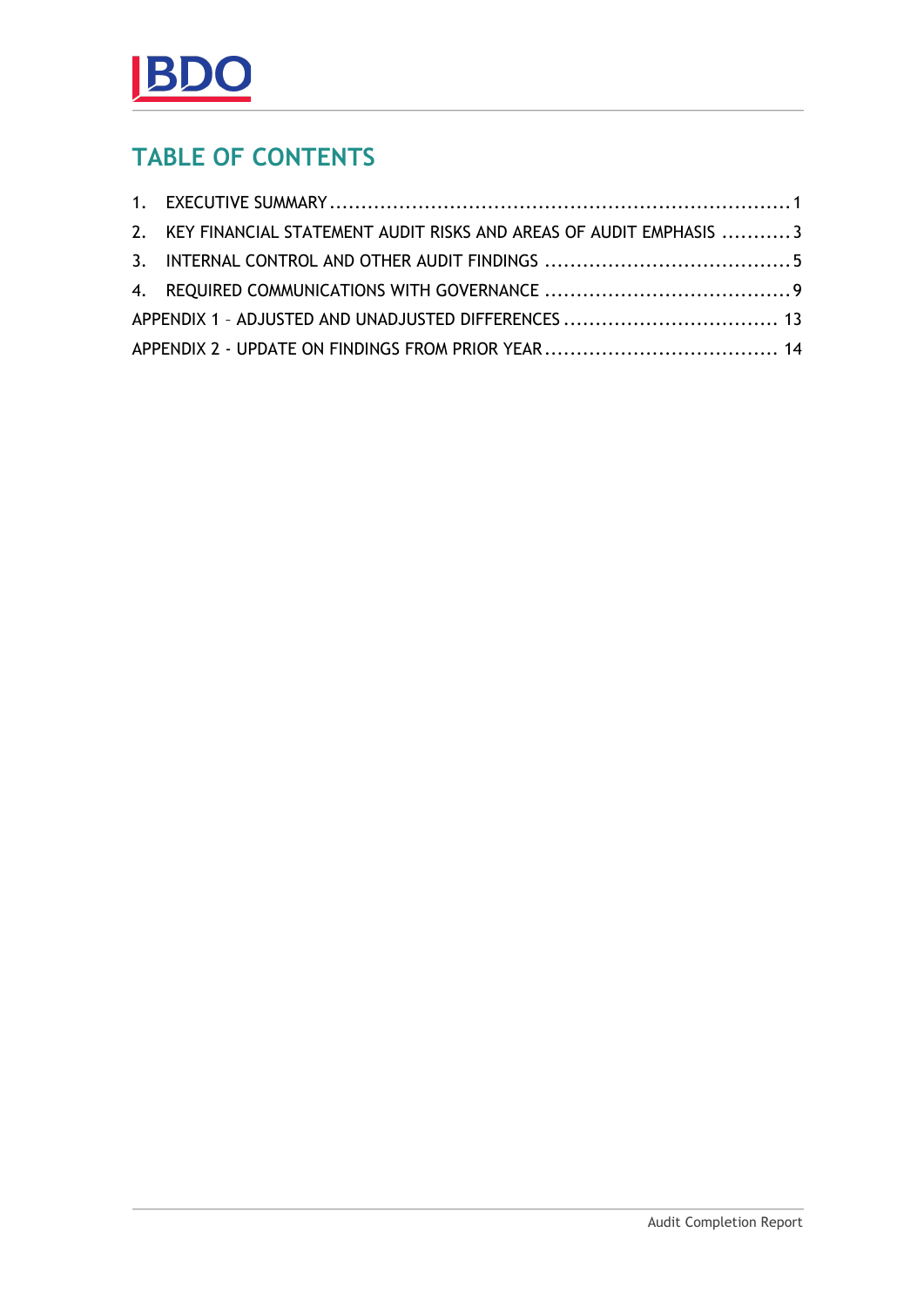## <span id="page-3-0"></span>**1. EXECUTIVE SUMMARY**

### STATUS OF THE AUDIT AND THE AUDIT OPINION

BDO Tauranga ('BDO') is the Appointed Audit Firm of Tauranga Primary School (the "School").

BDO's responsibilities include a requirement to express an opinion on the School's financial statements arising from our audit conducted in accordance with the Auditor-General's Auditing Standards which incorporate International Standards on Auditing (NZ).

This report details the processes, findings and recommendations from our audit of the School in accordance with the Auditor General's Auditing Standards, and the terms of our engagement as set out in our audit engagement letter.

Our audit of the School's financial statements for the year ended 31 December 2021 is now complete and we have issued an unqualified audit opinion.

We welcome your feedback on the effectiveness of the audit process and are available to discuss our performance.

### AUDIT SCOPE AND OBJECTIVES

Our audit objectives are to:

- report on whether the financial statements give a true and fair view, and
- report to Management about control environment issues that should be addressed by the school.

A strong control environment would feature adequate segregation of duties over important financial processes, and independent reviews as compensating controls should it not always be practicable for the duties to be separated.

We have documented, tested and assessed the controls supporting the school's key transaction streams, and there are no significant weaknesses to report. Control weaknesses identified during the audit have been included in the Internal Control and Other Findings section of this report.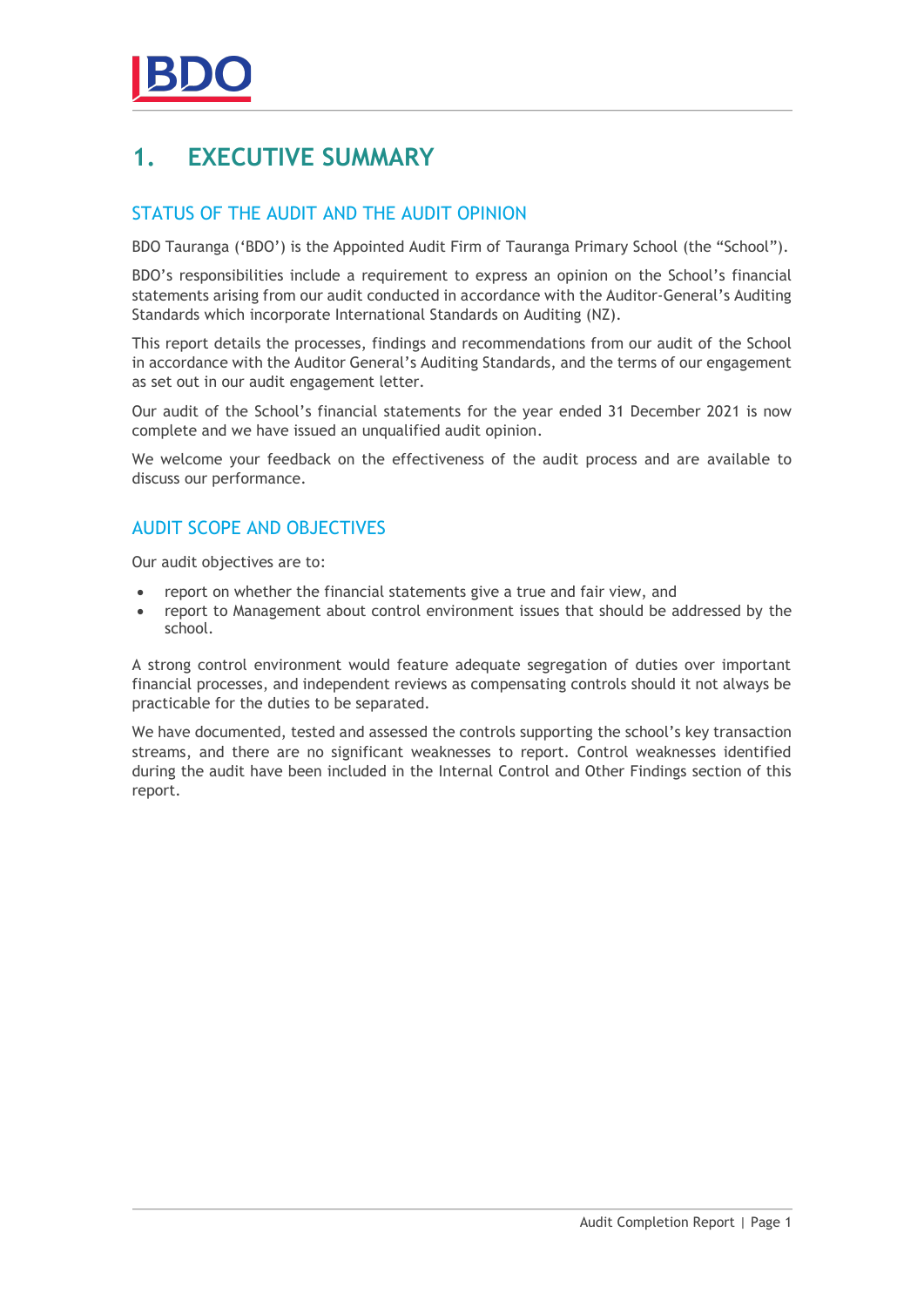#### AREAS OF SIGNIFICANT RISK AND AUDIT EMPHASIS

Our audit approach considered the inherent risks in your business, their potential impact on the financial statements and the associated risk mitigations and controls in place. The significant matters arising from our audit work are:

- Locally raised funds
- Payroll not approved or checked
- Cyclical maintenance provision
- Management Override

We were able to obtain sufficient and appropriate audit evidence in respect to these items and have no significant findings to bring to your attention. Refer to Section 2 for our comments in respect to each significant risk and area of audit emphasis.

#### SUMMARY OF UNCORRECTED MISSTATEMENTS

There were no errors left uncorrected at the conclusion of our audit.

#### INTERNAL CONTROLS

Our audit approach requires us to obtain an understanding of an entity's internal controls in order to identify and assess the risk of material misstatement of the financial statements whether due to fraud or error but is not designed to provide assurance over the overall effectiveness of controls operating within the School.

We have included in Section 3 of this report, a summary of our findings and recommendations arising as a result of our audit procedures.

#### GOVERNANCE AND ACCOUNTABILITY

Good governance and accountability need and support each other and, if done well, enhance the public's trust in our public sector. Good governance encourages and can result in good accountability. In turn, accountability is a vital element of good governance.

The Auditor-General has published a report, Reflections from our audits: Governance and accountability. This report reflects on common issues, and highlights examples of good and emerging practise, which public entities can use to help improve their governance and accountability arrangements. It also identifies eight elements of good governance and looks at some trends that present new challenges and opportunities for enhancing accountability.

We encourage you to use the findings and examples in this report to consider the School's governance and accountability arrangements. This report is available on the OAG website at [www.oag.govt.nz/2016/reflections](http://www.oag.govt.nz/2016/reflections)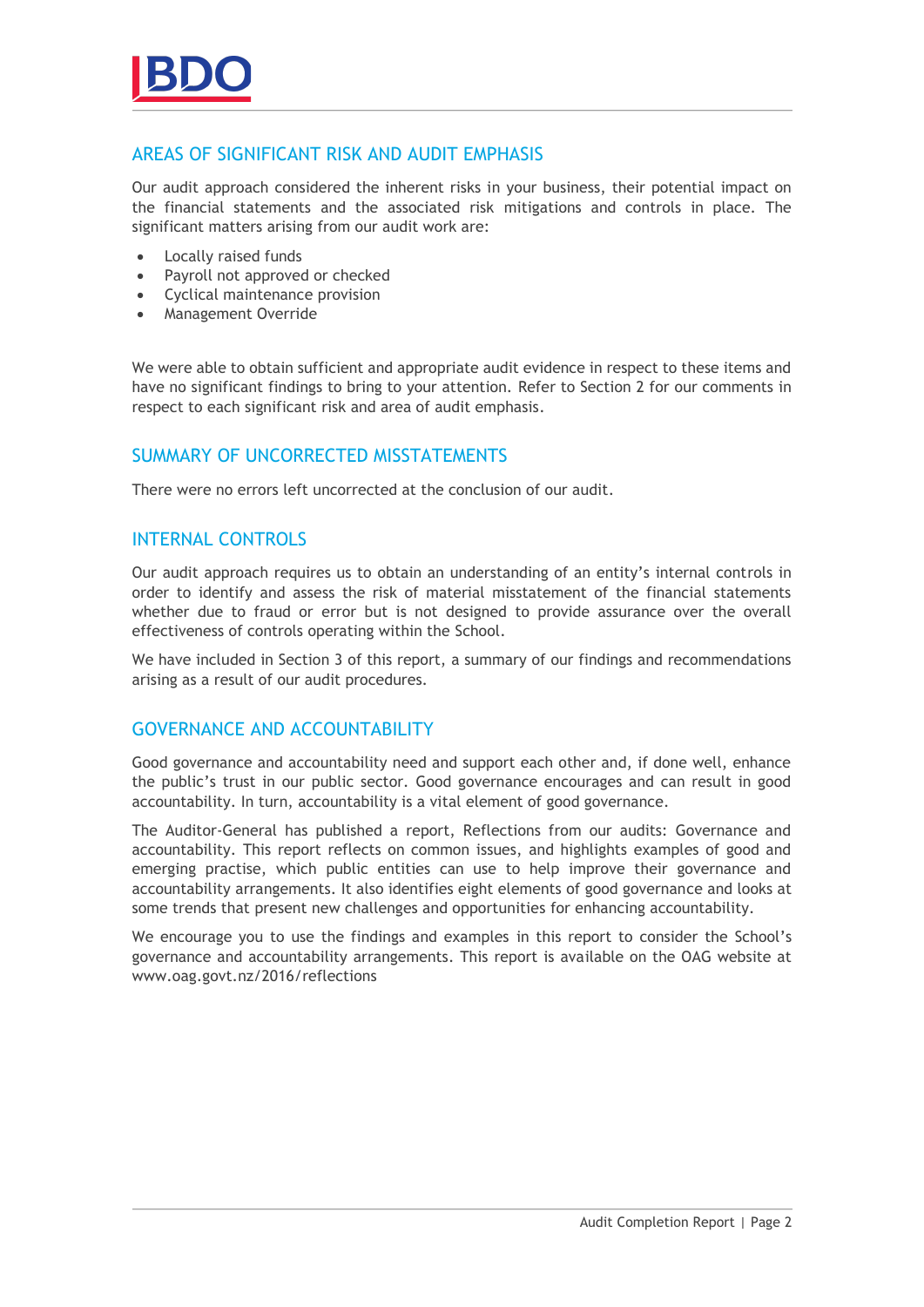## <span id="page-5-0"></span>**2. KEY FINANCIAL STATEMENT AUDIT RISKS AND AREAS OF AUDIT EMPHASIS**

Our audit procedures were focused on those areas of the School's activities that are considered to represent the key audit risks identified during the risk assessment process undertaken and communicated with you through the audit arrangements letter at the planning phase of the audit. Below we present a summary of the identified key areas of risk and audit emphasis and our conclusions in relation to each matter. We are satisfied that these areas have been satisfactorily addressed through our audit processes.

#### Locally Raised Funds

Area of Audit Emphasis Conclusion/Response

Due to the nature of locally raised funds (often being cash), there is a risk of material misstatement around the completeness of locally raised funds income.

From our audit work performed we found no issues regarding locally raised funds income or expense balances in the financial statements.

#### Payroll not approved or checked

Area of Audit Emphasis Conclusion/Response

Payroll is processed by Novopay. The accuracy of payroll processing is dependent on appropriate approval of payroll changes and checking of the fortnightly SUE report.

From our audit work performed we found no issues regarding payroll balances included in the financial statements.

### Cyclical Maintenance Provision

#### Area of Audit Emphasis Conclusion/Response

Cyclical Maintenance is an area of judgment and could lead to material misstatement in the financial statements. For Schools to be able to calculate the appropriate cyclical maintenance provision a 10 Year Property Plan (10YPP) needs to be prepared and/or reviewed by an expert.

From our audit work performed, there were no issues regarding the provision for Cyclical Maintenance in the Financial Statements.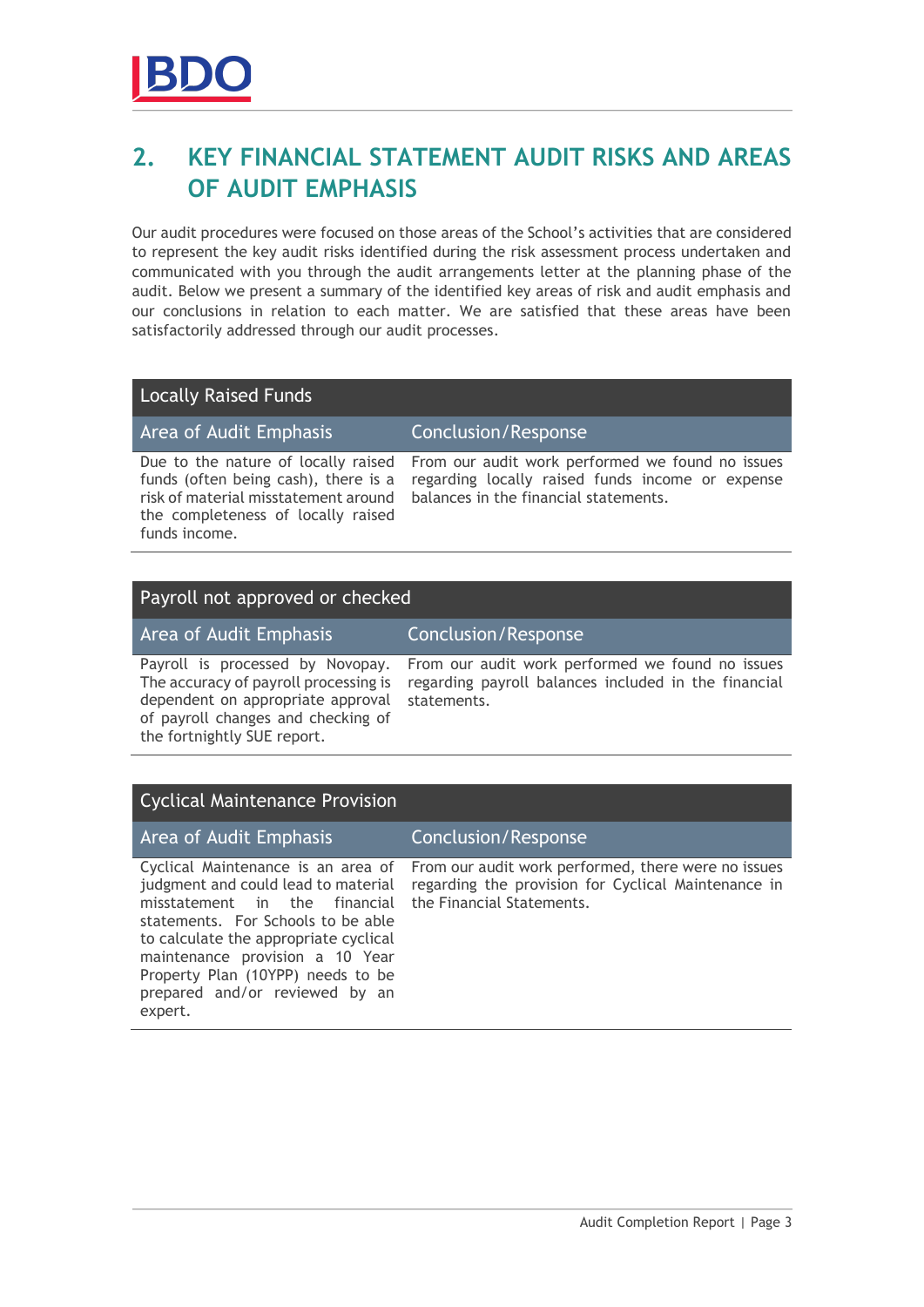

## Management Override

| Area of Audit Emphasis                                                                                                  | <b>Conclusion/Response</b>                                                                                                                                                                                                                               |
|-------------------------------------------------------------------------------------------------------------------------|----------------------------------------------------------------------------------------------------------------------------------------------------------------------------------------------------------------------------------------------------------|
| There is a presumption under the<br>International Auditing Standards<br>that there is a risk of management<br>override. | We have assessed the segregation of duties and risk of<br>management override as part of our planning process<br>and concluded that the risk of fraud from<br>management override of controls is primarily through<br>the processing of manual journals. |
|                                                                                                                         | We have used a risk-based approach to testing manual<br>journals and focused on any areas where a risk of<br>judgement, estimation or cut-off risk exists with<br>management override in mind. No issues with<br>management override we noted.           |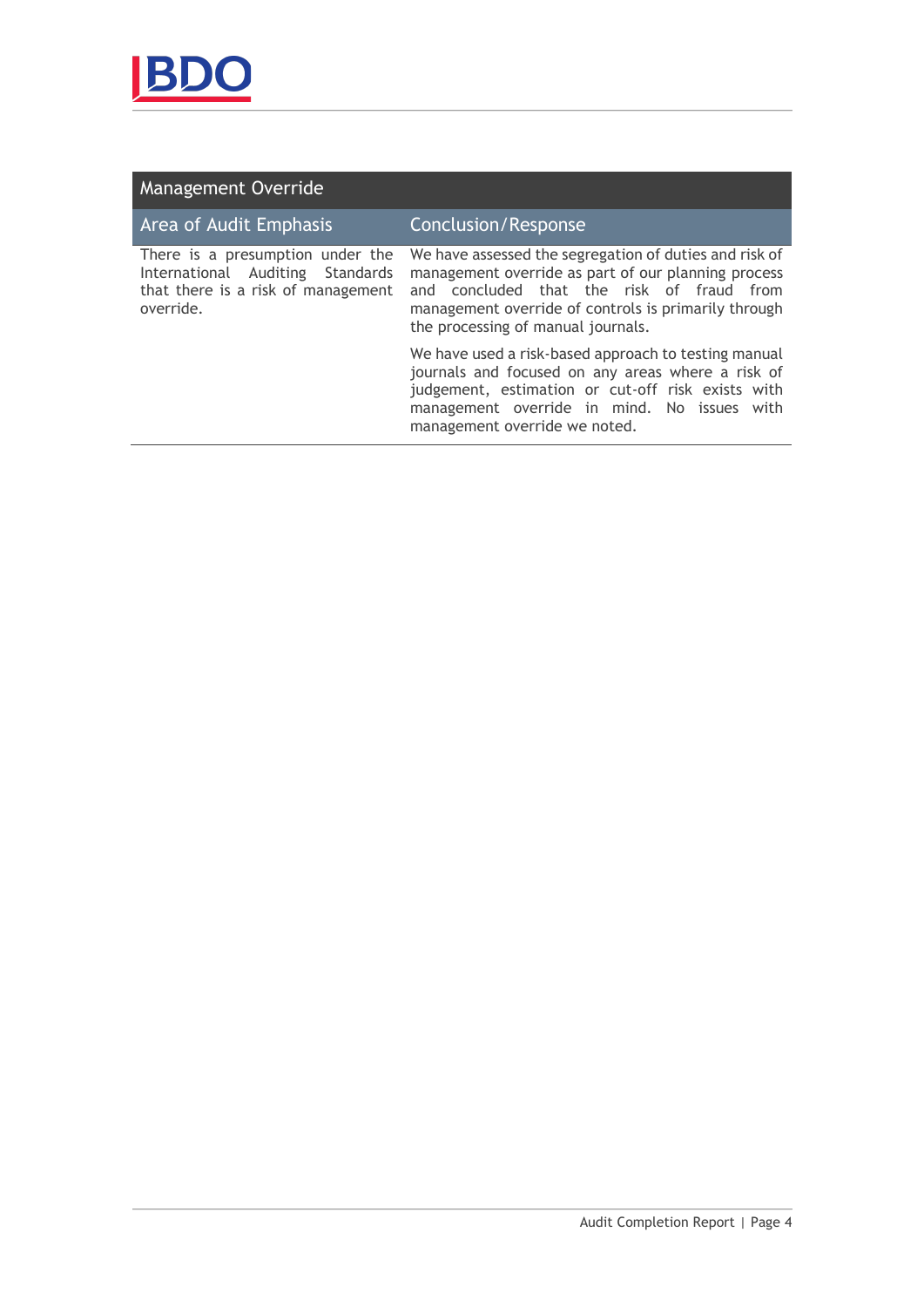## <span id="page-7-0"></span>**3. INTERNAL CONTROL AND OTHER AUDIT FINDINGS**

This section of the report sets out the key internal control findings we have identified during the course of the audit and highlights control deficiencies requiring management attention. Our work has been limited to those controls relevant to the audit of your statutory financial statements. The purpose of our audit work on controls is not to provide assurance in its own right on the internal controls and therefore we may not necessarily disclose all matters that might be significant deficiencies or deficiencies that heighten the risk of a fraud being perpetrated.

The findings and recommendations have been discussed and agreed with the School's Management.

#### Payroll Control

We consider the main risk to the accuracy of payroll payments is transactions being incorrectly processed, because of either fraud or error. The EdPay system relies on schools checking the accuracy of the payroll transactions processed by the school, as this information is not checked centrally. To ensure the accuracy of payroll payments, our expectation has been that schools had the following key controls:

- effective access controls to EdPay, limiting access to "authorised users";
- changes to Masterfile data such as bank account changes, new starters, or payments to nonsalaried staff (such as relievers) - have appropriate supporting documentation and are appropriately authorised;
- checking of the fortnightly draft payroll (SUE) report and Novopay Online transactions report for accuracy; and
- review of the final fortnightly payroll (SUE) report by someone independent of staff who has access to EdPay.

During the year, the Novopay Online transaction report was discontinued (in October 2021), and from about mid-2021 had not been a complete record of all transactions.

We do not consider that the review of the SUE report on its own is a strong enough control for schools to rely on to detect fraud or error, because it does not include details of changes to pay, or Masterfile

#### **Finding Execution** Recommendation

We recommend that the Board ask management for assurance that appropriate controls are in place at the school over payroll transactions, consistent with the updated guidance.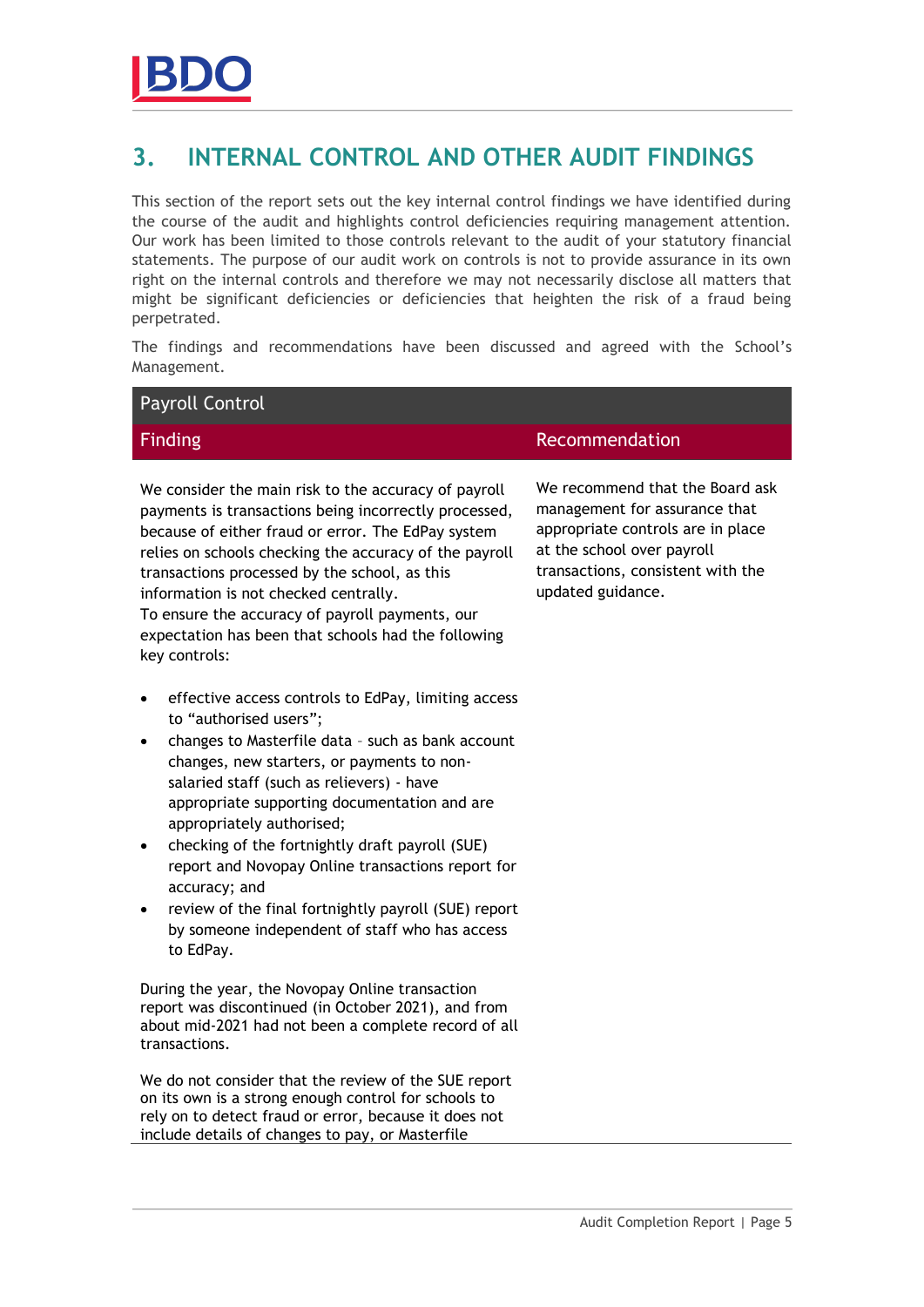

changes. The lack of a complete Masterfile change report could also potentially provide an opportunity for a fraud to go undetected.

#### *Our audit did not place reliance on payroll controls*

Because the Novopay Online transaction report has not been available throughout the year we have been unable to rely on payroll controls as part of our audit work. This has meant we have had to carry out additional audit work on payroll. These additional procedures have provided the necessary assurance over the payroll amounts in your financial statements.

#### *Updated guidance on payroll controls is now available*

Updated guidance on the controls within EdPay that should be operating at schools has recently been published on the EdPay website. The main change is that the Novopay Online transaction report has been replaced by several reports. To review and approve pay changes the following transaction histories should be saved, checked, and signed, ideally after transactions have been processed and prior to payment:

- timesheet history
- leave history
- activity history.

To ensure controls are effective schools also need to ensure that:

- there is segregation of duties between the processing and approval of payroll transactions;
- access to EdPay is controlled;
- payroll transactions are approved in line with delegations; and
- approvals are appropriately documented.

The guidance and resources on payroll controls for schools are available on the [training page](https://aus01.safelinks.protection.outlook.com/?url=https%3A%2F%2Fwww.edpay.govt.nz%2FSite%2FTraining%2Fdefault.aspx&data=04%7C01%7CJane.Rogers%40oag.parliament.nz%7C36b244bffba2417f5b0f08da103d951e%7Cbb2c152e30d940d5a418874d0f8af670%7C0%7C0%7C637840154073031959%7CUnknown%7CTWFpbGZsb3d8eyJWIjoiMC4wLjAwMDAiLCJQIjoiV2luMzIiLCJBTiI6Ik1haWwiLCJXVCI6Mn0%3D%7C2000&sdata=PtmLQ2rCJyaNRi9KKe1BSK3LKfrlu5Zp3Pq2SqDNdUU%3D&reserved=0) of the EdPay website. They consist of:

- A checklist of best practice payroll controls [School internal processes and controls](https://aus01.safelinks.protection.outlook.com/?url=https%3A%2F%2Fwww.edpay.govt.nz%2Fincludes%2Fdownload.ashx%3FID%3D162146&data=04%7C01%7CJane.Rogers%40oag.parliament.nz%7C6b4b0227683b4ddd631d08da11db0399%7Cbb2c152e30d940d5a418874d0f8af670%7C0%7C0%7C637841929598112561%7CUnknown%7CTWFpbGZsb3d8eyJWIjoiMC4wLjAwMDAiLCJQIjoiV2luMzIiLCJBTiI6Ik1haWwiLCJXVCI6Mn0%3D%7C3000&sdata=eHcc%2BHSqWhkVg6gaoj5udl1%2FioQXfF8AacKOp4oRN5A%3D&reserved=0) – payroll.
- A video [How to use EdPay transaction histories](https://aus01.safelinks.protection.outlook.com/?url=https%3A%2F%2Fvimeo.com%2F656813834%2F196cc3c812&data=04%7C01%7CJane.Rogers%40oag.parliament.nz%7C6b4b0227683b4ddd631d08da11db0399%7Cbb2c152e30d940d5a418874d0f8af670%7C0%7C0%7C637841929598112561%7CUnknown%7CTWFpbGZsb3d8eyJWIjoiMC4wLjAwMDAiLCJQIjoiV2luMzIiLCJBTiI6Ik1haWwiLCJXVCI6Mn0%3D%7C3000&sdata=VUOqKJ5ZiIllRyXbBbHYiTMjfMPvIjQ9t%2FsseiLVZRI%3D&reserved=0)  [\(for checking and approving transactions\)](https://aus01.safelinks.protection.outlook.com/?url=https%3A%2F%2Fvimeo.com%2F656813834%2F196cc3c812&data=04%7C01%7CJane.Rogers%40oag.parliament.nz%7C6b4b0227683b4ddd631d08da11db0399%7Cbb2c152e30d940d5a418874d0f8af670%7C0%7C0%7C637841929598112561%7CUnknown%7CTWFpbGZsb3d8eyJWIjoiMC4wLjAwMDAiLCJQIjoiV2luMzIiLCJBTiI6Ik1haWwiLCJXVCI6Mn0%3D%7C3000&sdata=VUOqKJ5ZiIllRyXbBbHYiTMjfMPvIjQ9t%2FsseiLVZRI%3D&reserved=0)**.**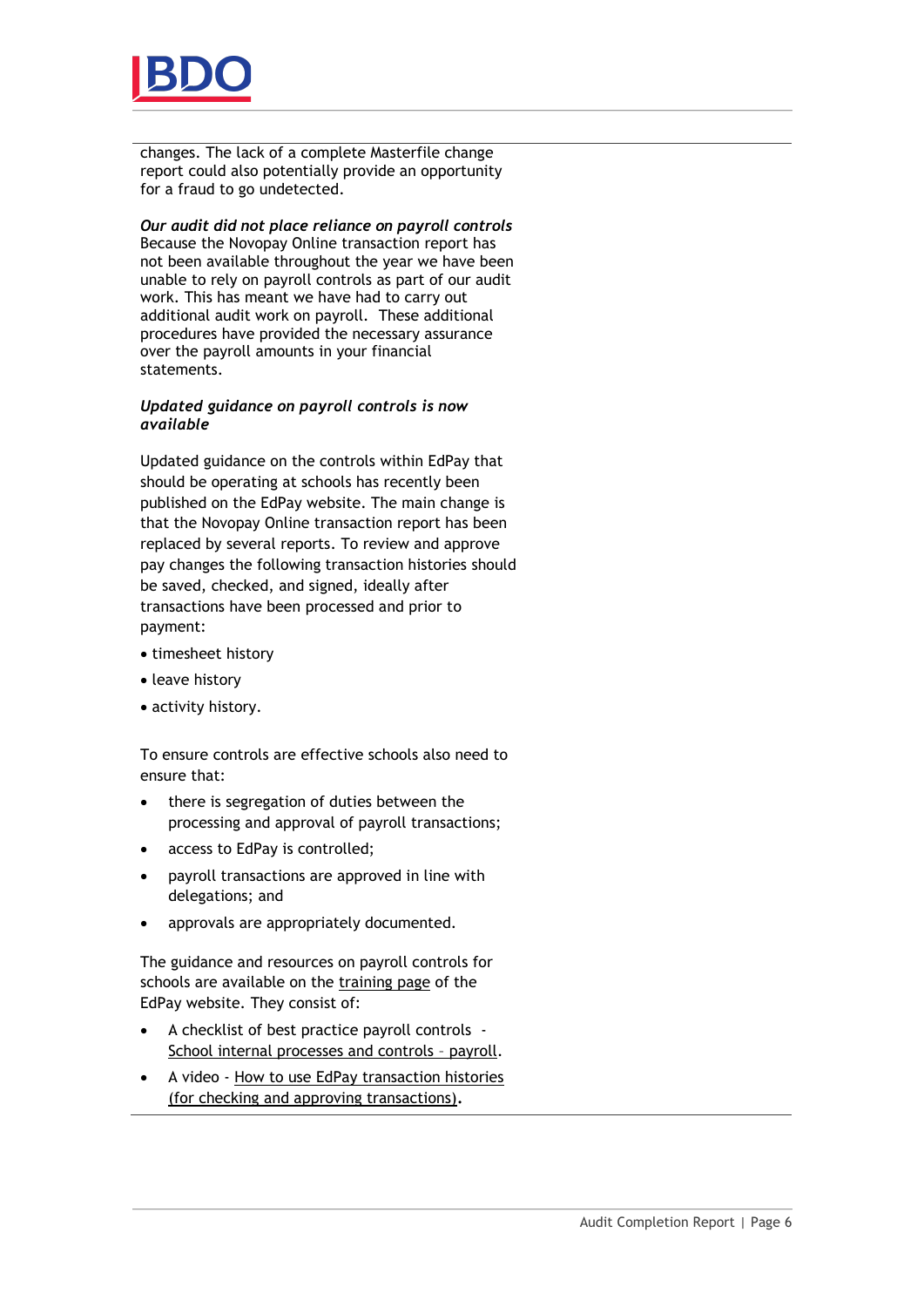

• A printable 'how to' guide showing the transaction checking process - [Checking](https://aus01.safelinks.protection.outlook.com/?url=https%3A%2F%2Fwww.edpay.govt.nz%2Fincludes%2Fdownload.ashx%3FID%3D161433&data=04%7C01%7CJane.Rogers%40oag.parliament.nz%7C6b4b0227683b4ddd631d08da11db0399%7Cbb2c152e30d940d5a418874d0f8af670%7C0%7C0%7C637841929598112561%7CUnknown%7CTWFpbGZsb3d8eyJWIjoiMC4wLjAwMDAiLCJQIjoiV2luMzIiLCJBTiI6Ik1haWwiLCJXVCI6Mn0%3D%7C3000&sdata=BbyinLnZoQEoEeX6%2F%2F7MO4xIhoR%2FuLVo%2BTer3tXU878%3D&reserved=0)  [transactions using the activity history and](https://aus01.safelinks.protection.outlook.com/?url=https%3A%2F%2Fwww.edpay.govt.nz%2Fincludes%2Fdownload.ashx%3FID%3D161433&data=04%7C01%7CJane.Rogers%40oag.parliament.nz%7C6b4b0227683b4ddd631d08da11db0399%7Cbb2c152e30d940d5a418874d0f8af670%7C0%7C0%7C637841929598112561%7CUnknown%7CTWFpbGZsb3d8eyJWIjoiMC4wLjAwMDAiLCJQIjoiV2luMzIiLCJBTiI6Ik1haWwiLCJXVCI6Mn0%3D%7C3000&sdata=BbyinLnZoQEoEeX6%2F%2F7MO4xIhoR%2FuLVo%2BTer3tXU878%3D&reserved=0)  [timesheet and leave histories](https://aus01.safelinks.protection.outlook.com/?url=https%3A%2F%2Fwww.edpay.govt.nz%2Fincludes%2Fdownload.ashx%3FID%3D161433&data=04%7C01%7CJane.Rogers%40oag.parliament.nz%7C6b4b0227683b4ddd631d08da11db0399%7Cbb2c152e30d940d5a418874d0f8af670%7C0%7C0%7C637841929598112561%7CUnknown%7CTWFpbGZsb3d8eyJWIjoiMC4wLjAwMDAiLCJQIjoiV2luMzIiLCJBTiI6Ik1haWwiLCJXVCI6Mn0%3D%7C3000&sdata=BbyinLnZoQEoEeX6%2F%2F7MO4xIhoR%2FuLVo%2BTer3tXU878%3D&reserved=0)**.**

#### *No current report in EdPay to check and approve Masterfile changes*

The online activity history for Masterfile changes, such as bank account and other changes to personal details within EdPay is still in development. The updated payroll guidance (referred to above) does suggest some interim procedures, consisting of taking screen shots of changes and having those approved. However, as this will not provide a list of all changes made, the Board needs to consider how it gets comfort that all changes are made with appropriate authorisation. Without a list of all Masterfile changes that can be approved by a second person (as segregation of duties is required for an effective control), this remains an area susceptible to fraud.

#### Management comments

| <b>Cyclical Maintenance Provision</b>                                                                                                                                                                                                                                                                                                                                                                                                       |                                                                                                                                                                                                                                                                                                                                                                                                        |  |  |
|---------------------------------------------------------------------------------------------------------------------------------------------------------------------------------------------------------------------------------------------------------------------------------------------------------------------------------------------------------------------------------------------------------------------------------------------|--------------------------------------------------------------------------------------------------------------------------------------------------------------------------------------------------------------------------------------------------------------------------------------------------------------------------------------------------------------------------------------------------------|--|--|
| <b>Finding</b>                                                                                                                                                                                                                                                                                                                                                                                                                              | Recommendation                                                                                                                                                                                                                                                                                                                                                                                         |  |  |
| We note that the school has deferred some of its<br>cyclical maintenance plan provision till future years.<br>The cyclical maintenance plan needs to reflect what<br>actually has been done by the school and if the school<br>decides to defer any of its plans, this must be<br>approved by the board.<br>If the Cyclical Maintenance Plan is not reviewed by<br>the board the provision amount stated could be<br>materiality incorrect. | To ensure the cyclical<br>maintenance provision continues<br>to be based on up-to-date<br>information, the plan needs to be<br>revised by the board to ensure<br>they are aware of what painting<br>work has been carried out during<br>the year.<br>For any maintenance work that has<br>been deferred we recommend that<br>this is discussed at board level and<br>that board decisions are minuted. |  |  |

Management comment: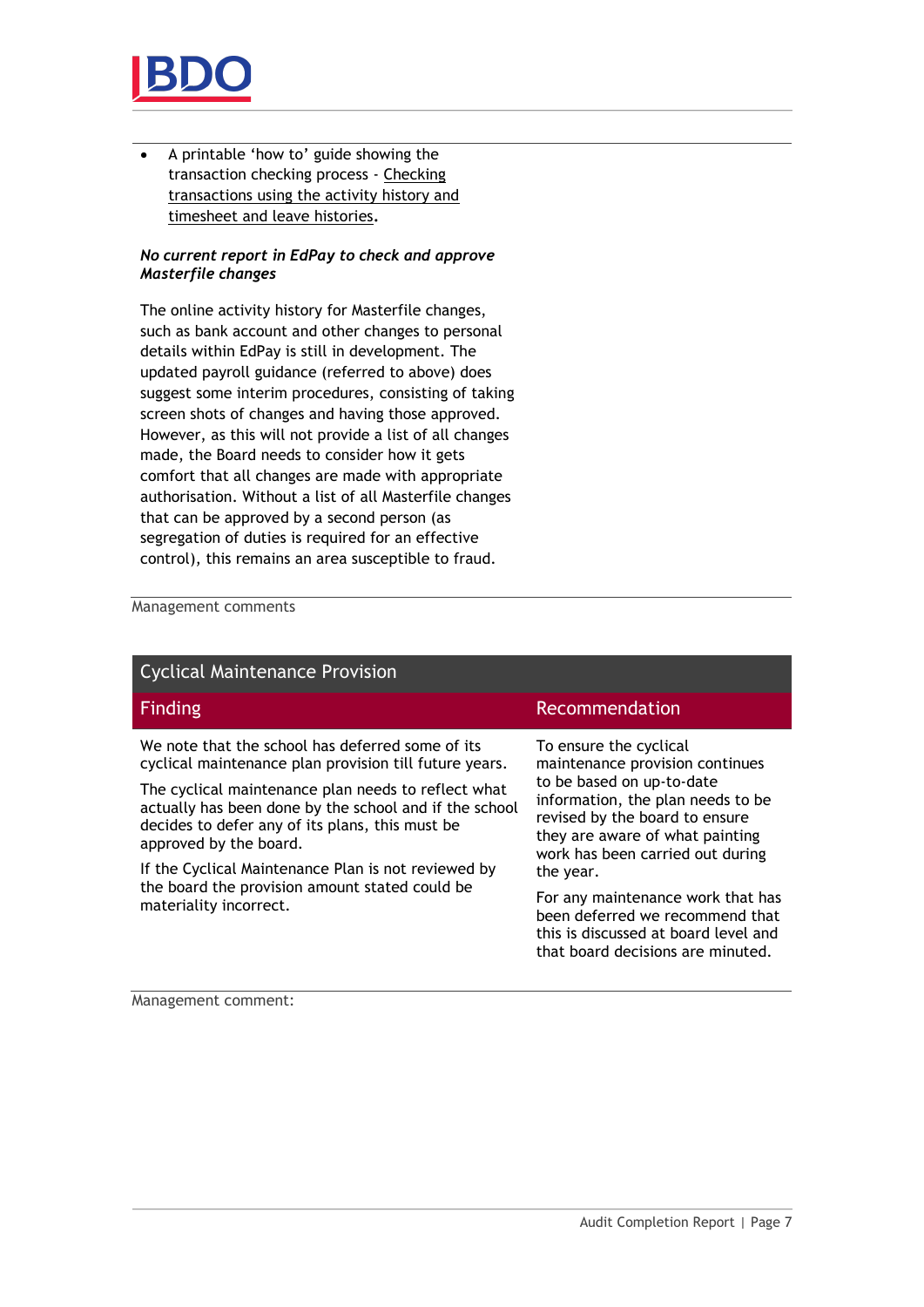

#### Deficit Budget

The Board has prepared and approved a deficit budget for the coming year.

We are concerned that continued deficit budgeting, if achieved, will reduce your school's equity. Although deficit budgeting may appear to be warranted when preparing the budget for a particular year, we urge caution in using this approach because it is unlikely to be sustainable.

It is vital that you continue to look for ways to improve the actual results against the budgeted deficit during the upcoming school year and ensure that spending does not exceed the amounts approved by the Board.

#### Finding **Recommendation**

We recommend that the Board try to avoid deficit budgeting wherever possible, so the school budgets reflect the ability for it to live within its means.

Management comment: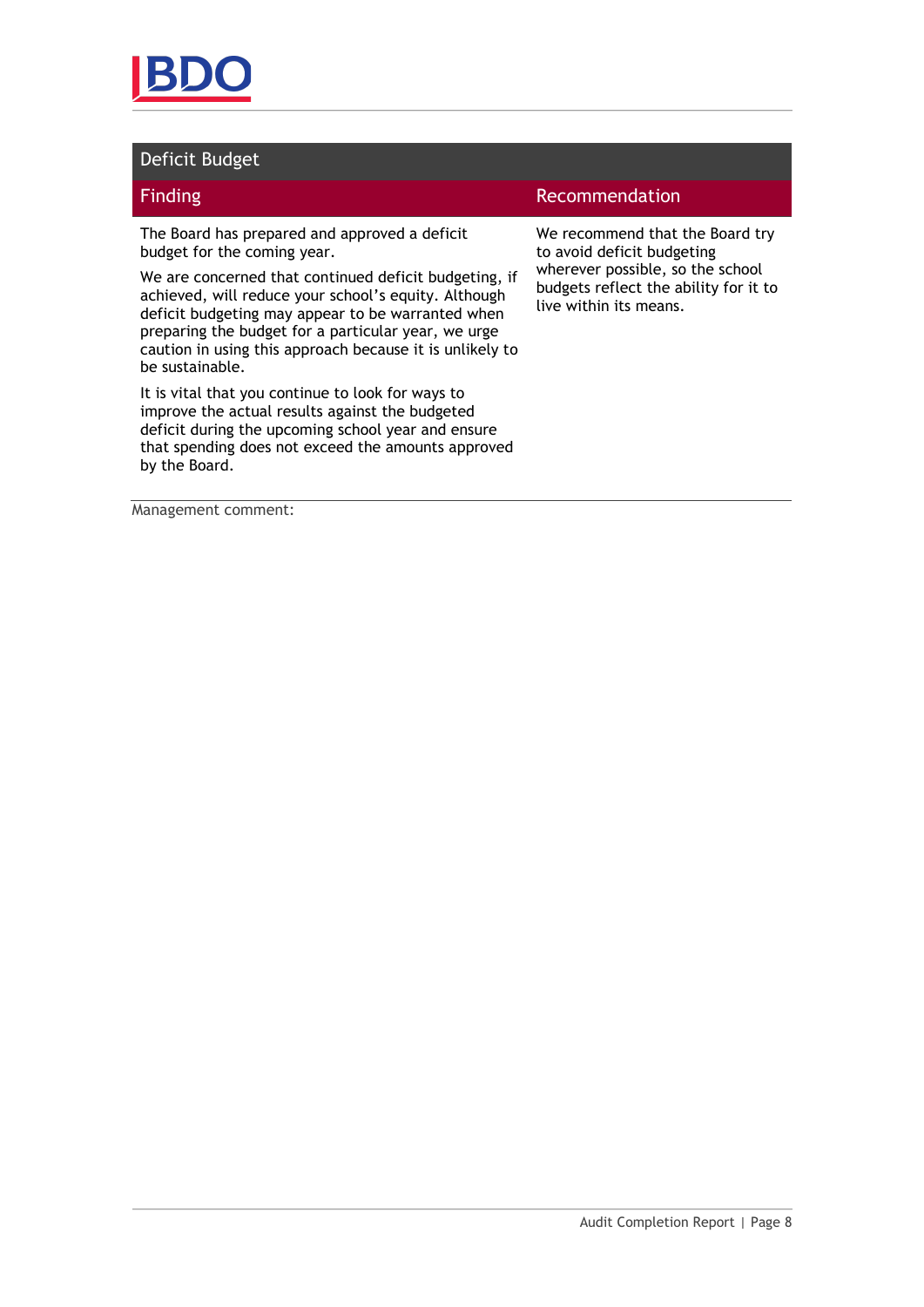## <span id="page-11-0"></span>**4. REQUIRED COMMUNICATIONS WITH GOVERNANCE**

| <b>Matter</b>                                                                          | How the matter was addressed                                                                                                                                                                                                                                                                                                                                                                                                                                                                                                     |
|----------------------------------------------------------------------------------------|----------------------------------------------------------------------------------------------------------------------------------------------------------------------------------------------------------------------------------------------------------------------------------------------------------------------------------------------------------------------------------------------------------------------------------------------------------------------------------------------------------------------------------|
| Auditors'<br>responsibility<br>under<br>generally<br>accepted<br>auditing<br>standards | We are responsible for completing an audit in accordance with generally<br>accepted auditing standards in New Zealand. The detailed terms of which<br>are set out in our audit engagement letter.                                                                                                                                                                                                                                                                                                                                |
| Confirmation<br>of Audit<br>Independence                                               | In conducting our audit, we are required to comply with the independence<br>requirements of PES-1 Code of Ethics for Assurance Practitioners issued by<br>the External Reporting Board and the additional OAG independence<br>requirements of AG PES 1.                                                                                                                                                                                                                                                                          |
|                                                                                        | Our own internal policies and procedures are put in place to identify any<br>threats to our independence, and to appropriately deal with and, if<br>relevant, mitigate those risks.                                                                                                                                                                                                                                                                                                                                              |
|                                                                                        | For the comfort of the Board, we note that the following processes assist<br>in maintaining our independence:                                                                                                                                                                                                                                                                                                                                                                                                                    |
|                                                                                        | No other work is permitted to be undertaken by any BDO office<br>$\bullet$<br>without the express approval of the audit engagement partner.<br>All services performed by any national BDO office will be reported to<br>$\bullet$<br>the governing body.                                                                                                                                                                                                                                                                         |
|                                                                                        | There were no other services provided by our firm for the financial year.                                                                                                                                                                                                                                                                                                                                                                                                                                                        |
| Management<br><b>Judgements</b><br>and Estimates                                       | Under International Standards on Auditing (NZ), we have a responsibility<br>to ensure that you have been informed about the process used by the<br>School in formulating particularly sensitive accounting estimates,<br>assumptions or valuation judgements. Overall, we note that the<br>judgements and estimates by management in preparing the results for the<br>year ended 31 December 2021 appear reasonable. Key matters impacting<br>on our audit have been raised in sections 2 and 3 of this report if<br>applicable. |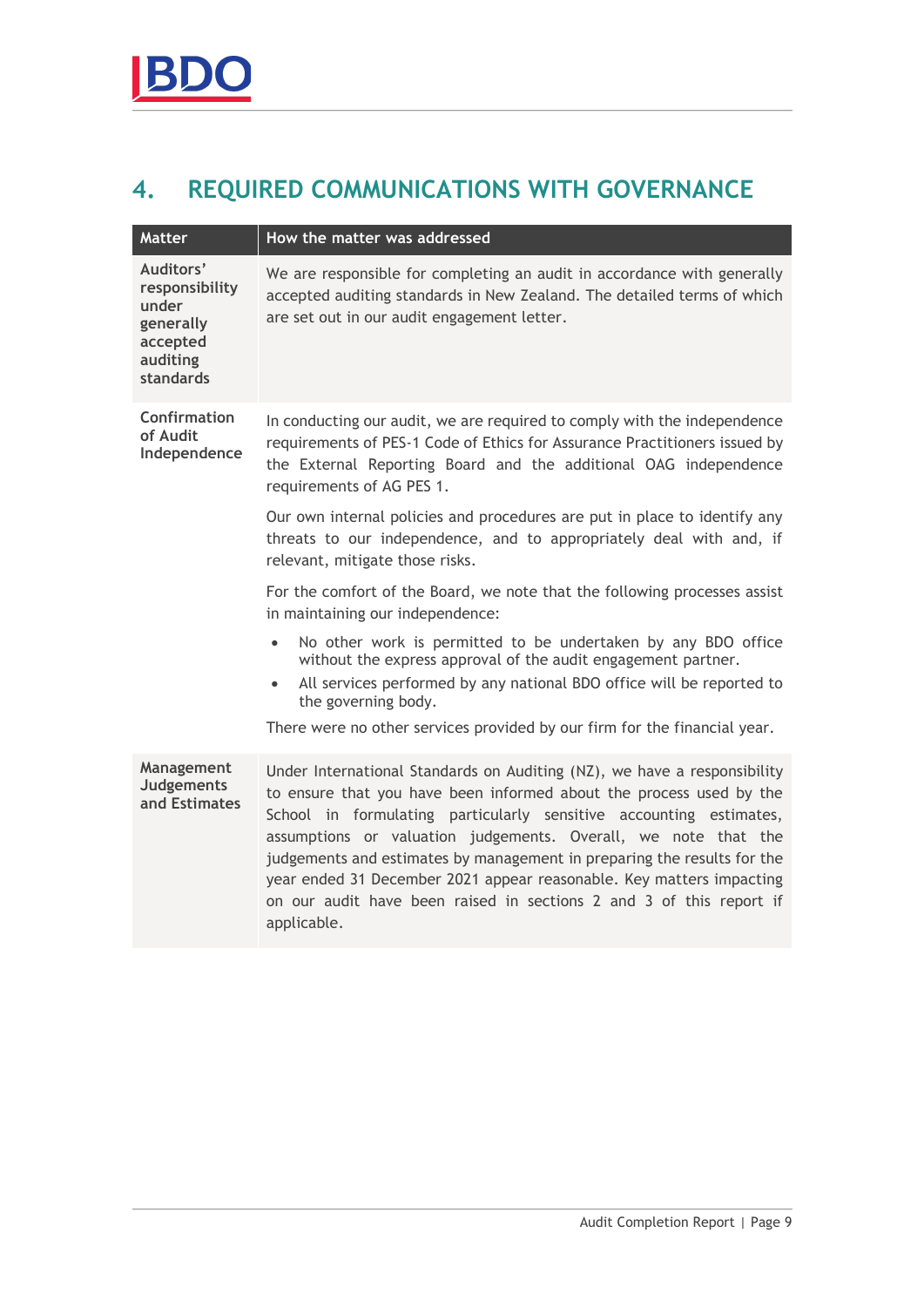

| <b>Matter</b>                                                                                                                                                                                                                                                                                                            | How the matter was addressed                                                                                                                                                                                                                                                                                                                                                                                                                                                                                                                                                                                                                                                                                                                                                                                                                                                                                                                         |
|--------------------------------------------------------------------------------------------------------------------------------------------------------------------------------------------------------------------------------------------------------------------------------------------------------------------------|------------------------------------------------------------------------------------------------------------------------------------------------------------------------------------------------------------------------------------------------------------------------------------------------------------------------------------------------------------------------------------------------------------------------------------------------------------------------------------------------------------------------------------------------------------------------------------------------------------------------------------------------------------------------------------------------------------------------------------------------------------------------------------------------------------------------------------------------------------------------------------------------------------------------------------------------------|
| <b>Matters</b><br>requiring<br><b>Board of</b><br><b>Trustee input</b>                                                                                                                                                                                                                                                   | We have placed reliance on the Board's review and approval of the<br>following matters:<br>Minutes of the Board meetings;<br>$\bullet$<br>Implementation of such controls as is needed to ensure that financial<br>$\bullet$<br>statements are presented fairly;<br>Review and approval of management accounts;<br>$\bullet$<br>Review and approval of annual budget;<br>$\bullet$<br>Review and approval of 10 Year Property Plan<br>$\bullet$<br>Notification of fraud; and<br>$\bullet$<br>Review and approval of the financial statements.<br>$\bullet$                                                                                                                                                                                                                                                                                                                                                                                          |
| <b>Accounting</b><br>Auditing standards require us to discuss with you the qualitative aspects of<br>policies<br>the School's accounting practices and financial reporting. We reviewed the<br>financial statements of the School against the Kiwi Park Model and noted<br>no material departures from the requirements. |                                                                                                                                                                                                                                                                                                                                                                                                                                                                                                                                                                                                                                                                                                                                                                                                                                                                                                                                                      |
| Materiality and<br>adjusted/<br>unadjusted<br>differences                                                                                                                                                                                                                                                                | Materiality means, in the context of an audit or review, if financial<br>information is omitted, misstated or not disclosed it has the potential to<br>affect the decisions of users of the financial statements. Materiality is used<br>by auditors in making judgements on the amount of work to be performed,<br>which balances require work and for evaluating the financial report.<br>Materiality is initially calculated at the planning stage and has an influence<br>on the amount of work we do, as well as where we direct our audit efforts.<br>Materiality is not only based on a numeric quantification but is assessed<br>qualitatively for some balances and disclosures.<br>During the course of our audit, we identified misstatements which have<br>been corrected in the financial statements these have been detailed in<br>Appendix 1 of this report.<br>There were no errors left uncorrected at the conclusion of the audit. |
|                                                                                                                                                                                                                                                                                                                          | It should be noted that the auditing standards do not require us to<br>communicate misstatements that are considered "clearly trivial" and as<br>such, if we identify such misstatements, we will not communicate these<br>to you. We consider "clearly trivial" to be 5% or less of our planned<br>materiality.                                                                                                                                                                                                                                                                                                                                                                                                                                                                                                                                                                                                                                     |
| Going concern                                                                                                                                                                                                                                                                                                            | We have undertaken a review of management and those charged with<br>governance' assessment of the ability of the School to continue as a going<br>concern for 12 months from the date of signing the audit report and<br>therefore whether the going concern basis for the preparation of the<br>financial statements is appropriate.<br>We identified no issues or concerns that lead us to conclude the going<br>concern assumption cannot be relied upon.                                                                                                                                                                                                                                                                                                                                                                                                                                                                                         |
|                                                                                                                                                                                                                                                                                                                          |                                                                                                                                                                                                                                                                                                                                                                                                                                                                                                                                                                                                                                                                                                                                                                                                                                                                                                                                                      |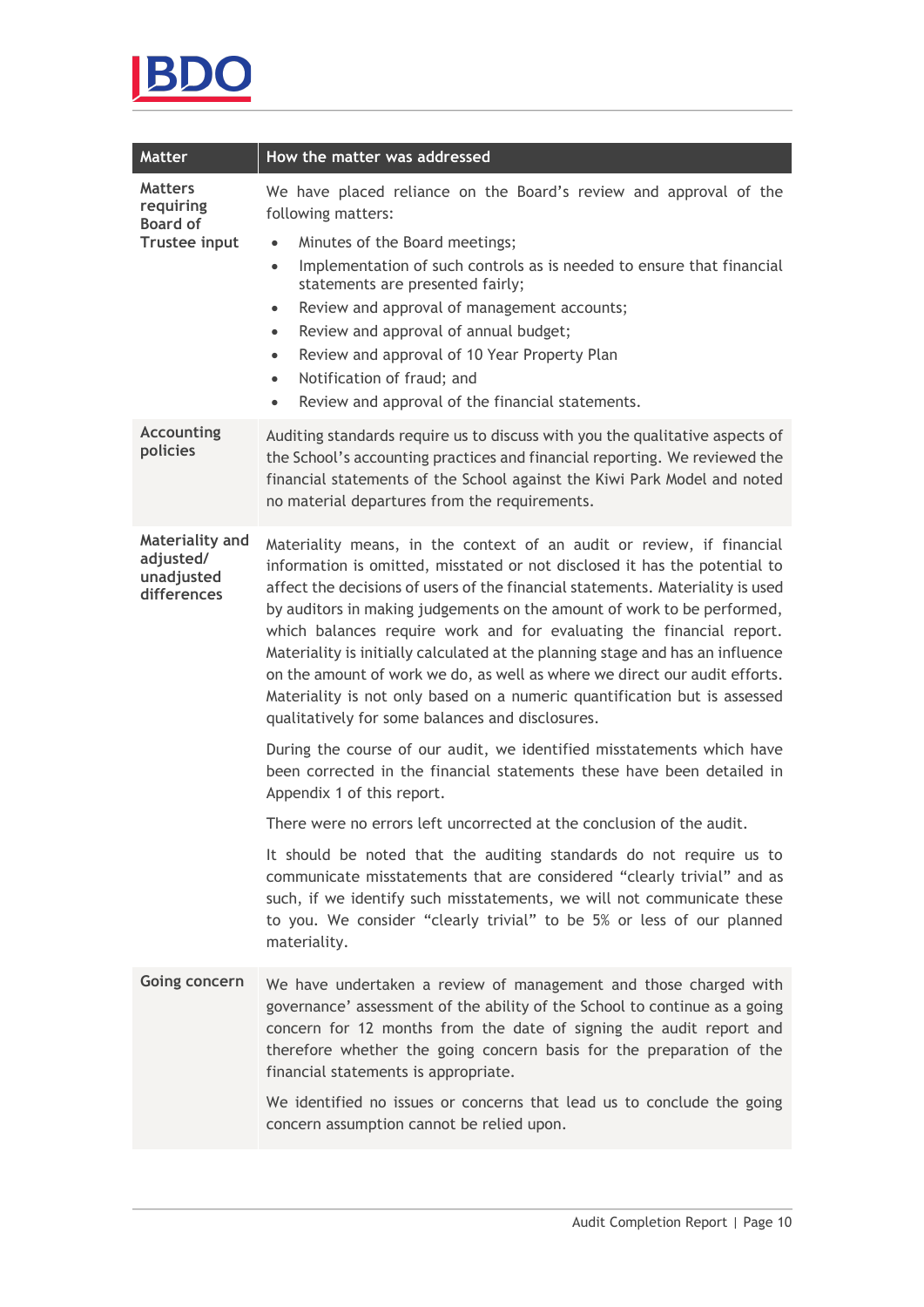

| <b>Matter</b>                                                                  | How the matter was addressed                                                                                                                                                                                                                                                                 |  |
|--------------------------------------------------------------------------------|----------------------------------------------------------------------------------------------------------------------------------------------------------------------------------------------------------------------------------------------------------------------------------------------|--|
| Fraud                                                                          | During the audit, no matters relating to fraud, concerning either<br>employees or management, have come to our attention. It should be noted<br>that our audit is not designed to detect fraud, however, should instances<br>of fraud come to our attention, we will report them to you.     |  |
| Compliance<br>with laws and<br>regulations                                     | We have made enquiries in relation to compliance with laws and<br>regulations during the course of our audit. We have not become aware of<br>any instances of non-compliance with laws and regulations which has<br>materially impacted the financial position or performance of the School. |  |
| Significant<br>findings from<br>the audit                                      | Other than those documented in the executive summary and sections 2 and<br>3 of this report, there were no significant matters arising from the audit.                                                                                                                                       |  |
| <b>Disagreements</b><br>with<br>management                                     | There have been no disagreements with management over matters of<br>significance to the audit.                                                                                                                                                                                               |  |
| <b>Difficulties</b><br>encountered<br>during the<br>audit                      | There have been no significant difficulties encountered during the audit.                                                                                                                                                                                                                    |  |
| <b>Consultations</b><br>with other<br><b>accountants</b><br>and<br>consultants | We have considered the need for other accounting specialists during our<br>work and determined, due to the nature of the engagement and<br>experience and knowledge of the engagement team, that no specialists<br>were necessary for the current period.                                    |  |
| Management<br>representation<br>letter                                         | We have not requested specific representation from management in<br>addition to those areas normally covered by our standard representation<br>letter.                                                                                                                                       |  |
| Probity, waste<br>and<br>performance                                           | We are required to consider whether any approved payments could be<br>considered extravagant or wasteful or show a lack of probity or financial<br>prudence. We did not identify any issues of concern with respect to<br>probity, waste and performance.                                    |  |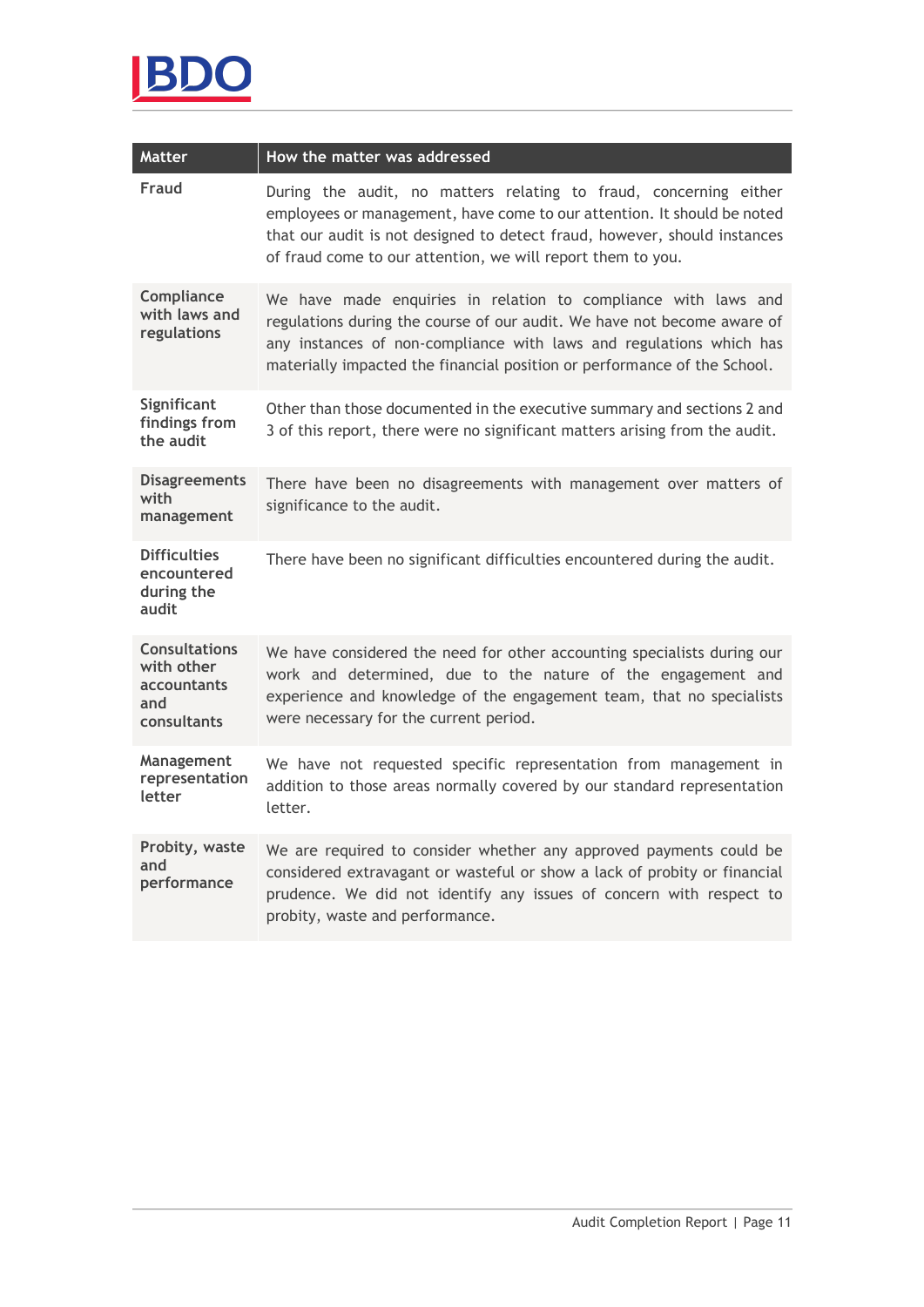

| <b>Matter</b>                                                              | How the matter was addressed                                                                                                                                                                                                                                                                                                                                       |
|----------------------------------------------------------------------------|--------------------------------------------------------------------------------------------------------------------------------------------------------------------------------------------------------------------------------------------------------------------------------------------------------------------------------------------------------------------|
| <b>Publishing</b><br><b>Annual Report</b><br>on the<br>School's<br>Website | The Education and Training Act 2020 requires you to publish your Annual<br>Report on-line. Your Annual Report contains your audited annual financial<br>statements including our audit opinion, analysis of variance, list of<br>trustees and Kiwisport statement.                                                                                                 |
|                                                                            | Making your Annual Report accessible to the school community is important<br>for transparency and accountability. The expectation is that your Annual<br>Report is published as soon as possible after your audit is completed, as the<br>value of good accountability lessens over time. We note that you did publish<br>your 2020 Annual Report on your website. |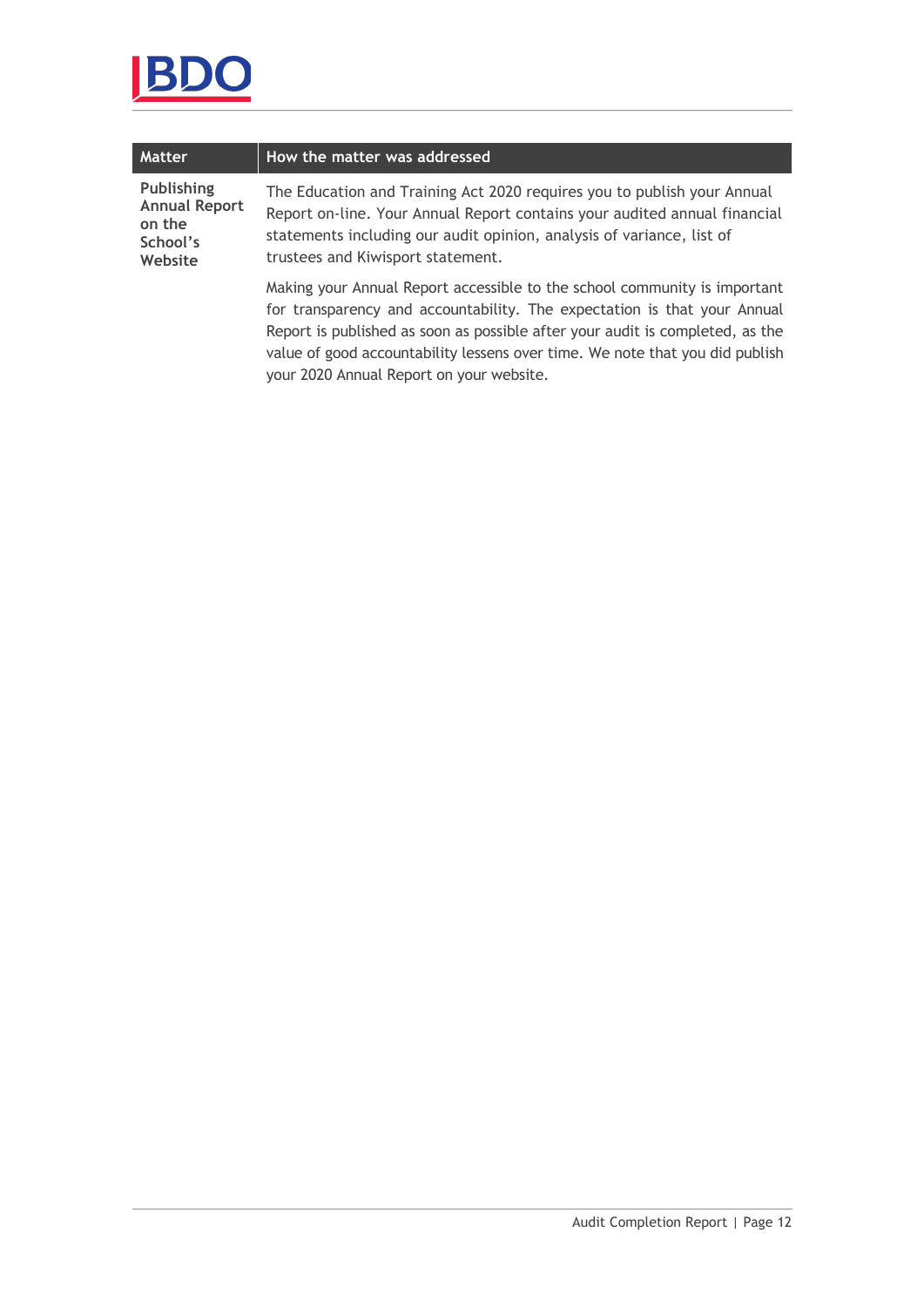## <span id="page-15-0"></span>**APPENDIX 1 – ADJUSTED AND UNADJUSTED DIFFERENCES**

#### AUDIT ADJUSTMENTS

The following misstatements have been identified during the course of our audit, and *have* been adjusted:

| Name                                                                     | <b>Debit</b> | Credit   |
|--------------------------------------------------------------------------|--------------|----------|
|                                                                          |              |          |
| Provision for cyclical maintenance Current                               | 615.00       |          |
| Provision for cyclical maintenance - Non current                         |              | 7,535.00 |
| P Cyclical maintenance expense                                           | 6,920.00     |          |
| To adjust for the cyclical maintenance provision per BDO<br>calculations |              |          |

In addition to the above adjustment, we made the following:

- We have reclassified the term deposit #76 from non-current investments to current investments.

#### UNADJUSTED DIFFERENCES

We confirm there are no uncorrected misstatements for the 2021 year.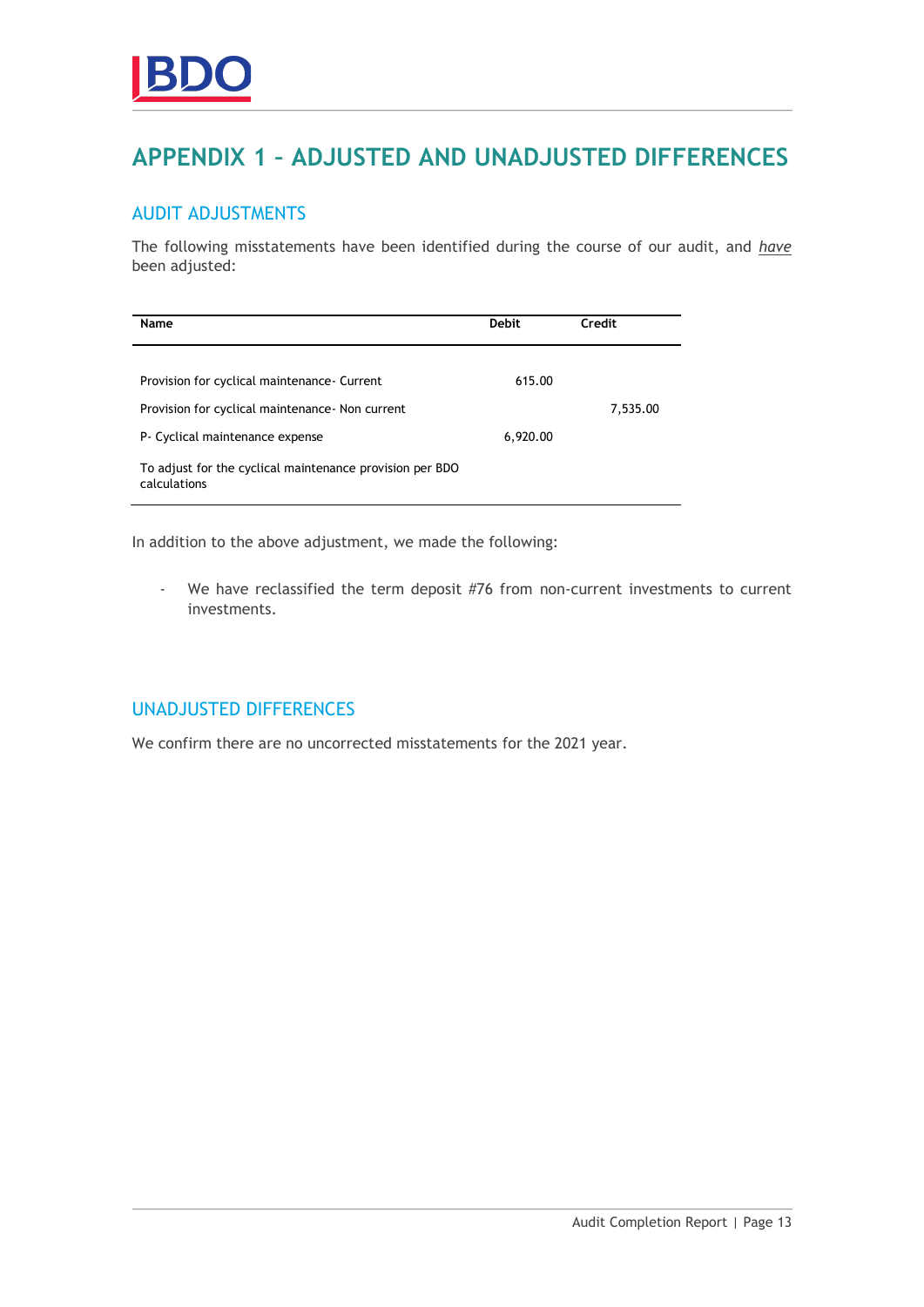## <span id="page-16-0"></span>**APPENDIX 2 - UPDATE ON FINDINGS FROM PRIOR YEAR**

| Segregations in Duties                                                                                                                                                                                                                                                                                                                                                                                                                                                                                                                                                                                                                                         |                                                                                                   |  |
|----------------------------------------------------------------------------------------------------------------------------------------------------------------------------------------------------------------------------------------------------------------------------------------------------------------------------------------------------------------------------------------------------------------------------------------------------------------------------------------------------------------------------------------------------------------------------------------------------------------------------------------------------------------|---------------------------------------------------------------------------------------------------|--|
| <b>Finding</b>                                                                                                                                                                                                                                                                                                                                                                                                                                                                                                                                                                                                                                                 | Update                                                                                            |  |
| Segregation of duties associated with the recording<br>and reporting of financial transactions is a<br>fundamental control designed to mitigate the risk of<br>misappropriation of funds, human data input error, or<br>unrecorded transactions. The importance of this<br>control is further heightened in environments where<br>income streams are cash based. In the context of a<br>school, finance departments are generally limited to<br>a few individuals and the handling of cash is<br>commonplace. Segregating duties as far as possible is<br>therefore extremely important to ensure the heavy<br>burden of trust is not borne by one individual. | Issue to remain to remind<br>management and board the<br>importance of segregations in<br>duties. |  |
| During the course of our audit work we have observed<br>instances where duties have been seen to be                                                                                                                                                                                                                                                                                                                                                                                                                                                                                                                                                            |                                                                                                   |  |

appropriately segregated and we wish to note that nothing has come to our attention which would lead us in any way to question the integrity of any of your employees, however we have not reviewed all of the

school's systems in detail.